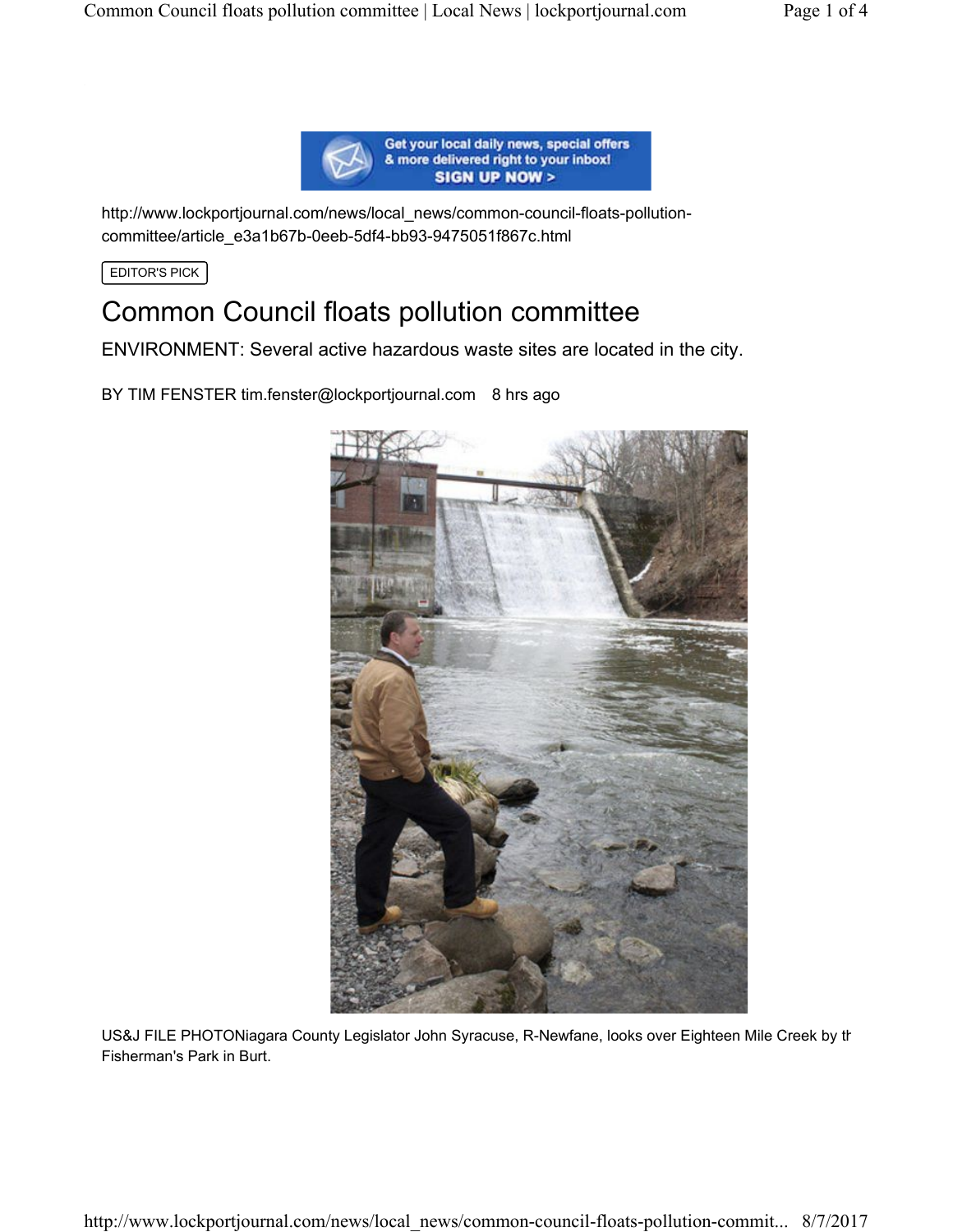### @ **R** in l G+

City officials are interested in exploring a new committee to address pollution and educate residents on the issue.

First Ward Alderman Joseph P. Oates made the suggestion at the Common Council's Aug. 2 meeting, and other council members and residents greeted the idea warmly.

Exactly who would be on the committee remains to be seen, as discussions are very preliminary. Oates said it should include experts in contamination cleanup, to educate residents on remediation processes and the agencies involved.

"We'd be better off with some advice from people who have some expertise in that area," Oates said. "The environmental issues seem to be popping up and we don't have any type of committee."

According to the New York State Department of Environmental Conservation, there are at least four active hazardous waste sites in the city — Guterl Specialty Steel Corp. at 695 Ohio St., the Old Upper Mountain Road site, the Eighteen Mile Creek Corridor along Mill Street and Eighteen Mile Creek itself.

Cleanup of the Eighteen Mile Creek sites is currently underway.

The DEC also lists more than a dozen sites that have already been cleaned up, as well as several brownfield sites, including the GM Components Holdings, LLC site and VanDeMark Chemical, Inc.

Brownfields are sites where contamination levels exceed those of soil cleanup objectives or other health and environmental standards.

"The goal of the Brownfield Cleanup Program (BCP) is to encourage private-sector cleanups of brownfields and to promote their redevelopment as a means to revitalize economically blighted communities," states the DEC.